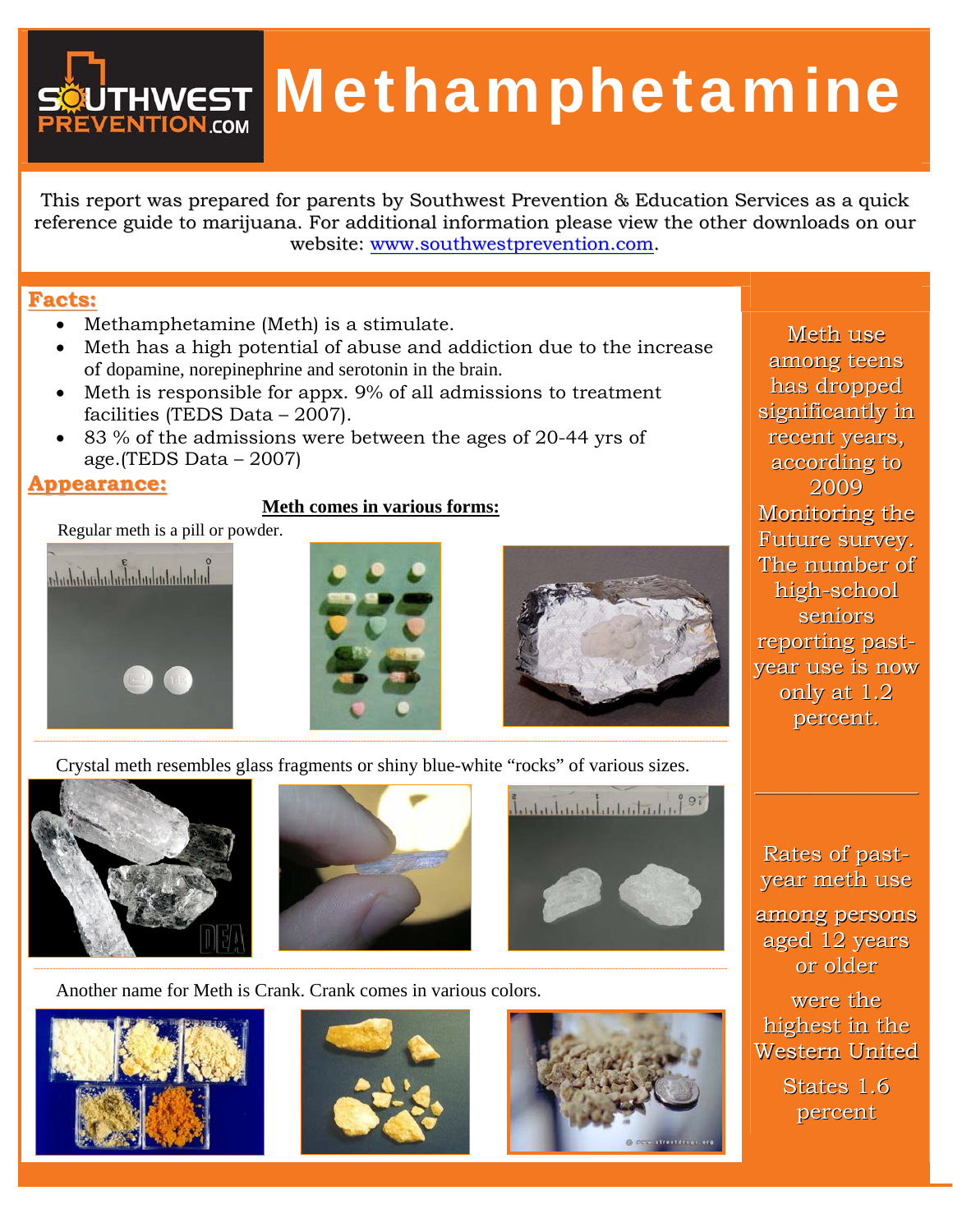## **How Methamphetamine is Used/Abused:**

- Usually snorted, swallowed, injected, or smoked in a glass pipe.
- As tolerance builds toward the drug, the users must intake more or change the methods of intake and frequency.
- On their high, meth users will consume the drug to stay up for days at a time. During this time they usually will not eat for fear of losing their high; this leads to paranoia, depression, and aggression in the user.

# **The Affects of Methamphetamine:**

Meth is a highly addictive drug with potent central nervous system stimulant properties. The user will experience a rush or intense sensation when the drug is used.

# **The Brain**

- The rush is a result from the release of high levels of the neurotransmitter dopamine into sections of the brain the regulate feelings of pleasure.
- Researchers have reported that as much as 50% of the dopamineproducing cells in the brain can be damaged after prolonged exposure to relatively low levels of meth.
- Serotonin-containing nerve cell may be damaged even more extensively with prolonged use.

#### **Meth high side effects:**

Paranoia

 Loss of appetite

- Anxiety Confusion
- disturbances Suicidal

Mood

- Insomnia Aggression thoughts Visual and
- Delusions auditory
	- hallucinations

- Increase in blood pressure.
- Rapid breathing and heart rate.
- Irregular heartbeat.
- Hyperthermia (overheating)
- High doses can elevate body temperature to dangerous, sometimes lethal, levels as well as cause convulsions and even cardiovascular collapse and death.
- Anorexia
- Memory Loss
- Severe dental problems
- 



Normal Brain Frequent Meth user

*(www.amenclinic.com).*

Southwest 5 counties of Utah, only 0.1% of High School Seniors has used Meth within the past 30-days.

In the

In the past 6 years there has been no significant increase or decrease in meth abuse rates among teens in Southern Utah

Chest Pain This is a case of "meth mouth".

**Affect on body** *Brain SPECT Images taken from the Amen Clinic*